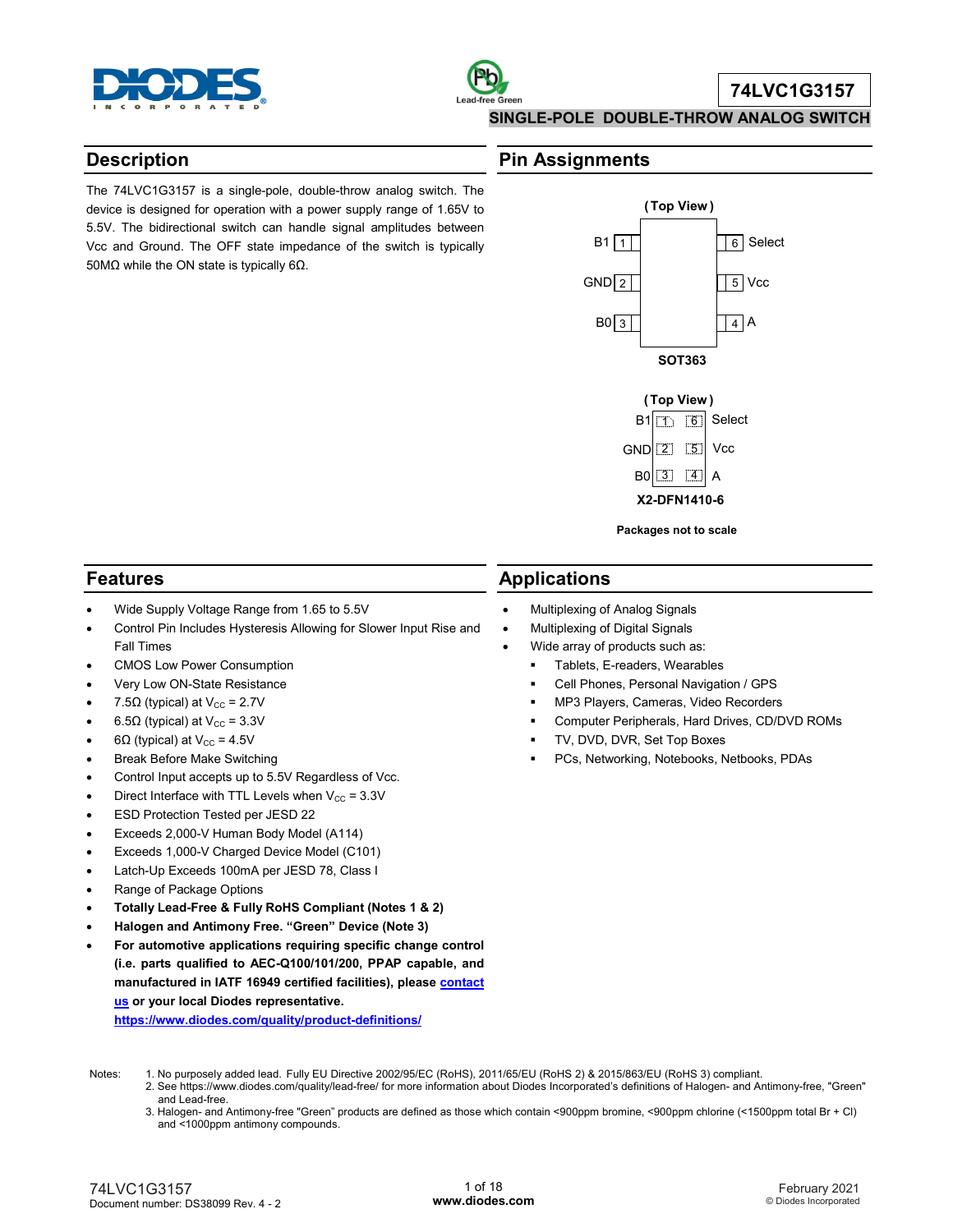

# **Ordering Information (Note 4)**



| <b>Device</b>    | Package | Package      | Package                                              | 7" Tape and Reel (Note 6) |                           |
|------------------|---------|--------------|------------------------------------------------------|---------------------------|---------------------------|
|                  | Code    | (Note 5)     | <b>Size</b>                                          | Quantity                  | <b>Part Number Suffix</b> |
| 74LVC1G3157DW-7  | DW      | SOT363       | $2.0$ mm x $2.0$ mm x $1.1$ mm<br>0.65 mm lead pitch | 3,000/Tape & Reel         |                           |
| 74LVC1G3157FZ4-7 | FZ4     | X2-DFN1410-6 | $1.4$ mm x $1.0$ mm x $0.4$ mm<br>0.5 mm pad pitch   | 5,000/Tape & Reel         |                           |

Notes: 4. For packaging details, go to our website at https://www.diodes.com/design/support/packaging/diodes-packaging/. 5. Pad layout as shown in Diodes Incorporated's package outline PDFs, which can be found on our website at

https://www.diodes.com/design/support/packaging/diodes-packaging/.

6. The taping orientation is located on our website at https://www.diodes.com/assets/Packaging-Support-Docs/ap02007.pdf.

## **Pin Descriptions**

| <b>Pin Name</b> | <b>Description</b>  |
|-----------------|---------------------|
| B1              | Selectable Data I/0 |
| GND             | Ground              |
| B0              | Selectable Data I/0 |
|                 | Common Data I/0     |
| $V_{CC}$        | Supply Voltage      |
| Select          | Selection Pin       |

# **Function Table**

| Select | <b>Status</b>      |
|--------|--------------------|
|        | B1 connected to A: |
|        | B0 high impedance  |
|        | B0 connected to A: |
|        | B1 high impedance  |

## **Logic Diagram**



# **Simplified Schematic**

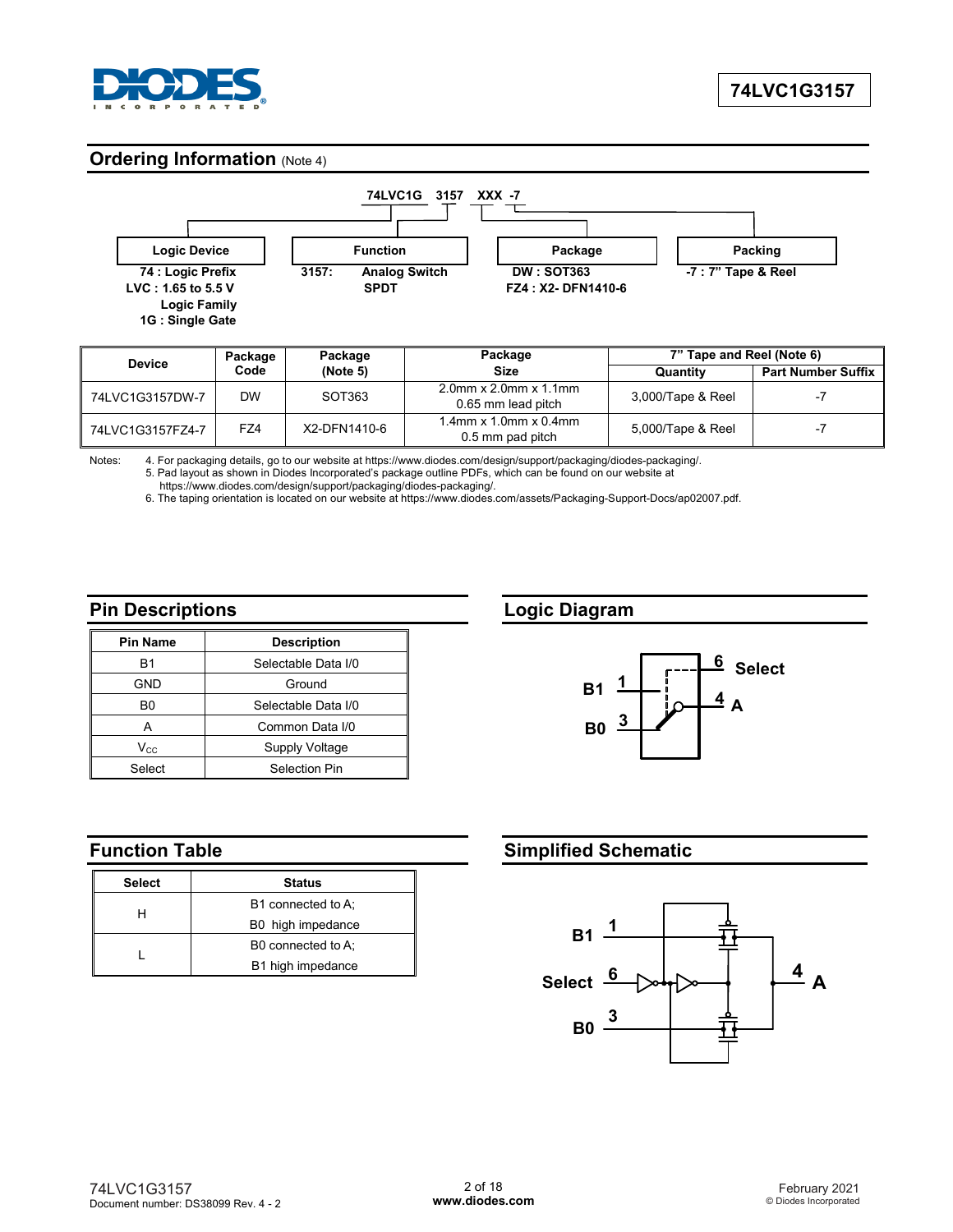

# **Absolute Maximum Ratings (Note 7)**

| Symbol                      | <b>Description</b>                                             | Rating                         | Unit |
|-----------------------------|----------------------------------------------------------------|--------------------------------|------|
| <b>ESD HBM</b>              | Human Body Model ESD Protection                                | 2                              | kV   |
| ESD CDM                     | Charged Device Model ESD Protection                            |                                | kV   |
| $V_{\rm CC}$                | Supply Voltage Range                                           | $-0.5$ to 6.5                  | v    |
| $V_{IN}$                    | Input Voltage Range Applicable to Select Pin                   | $-0.5$ to 6.5                  | v    |
| $\mathsf{V}_{\mathsf{SW}}$  | Voltage Range Applicable to B0, B1, and A Pins                 | $-0.5$ to V <sub>cc</sub> +0.5 | V    |
| <b>I<sub>IK</sub></b>       | Input Clamp Current V <sub>I</sub> <0 Applicable to Select Pin | $-50$                          | mA   |
| $I_{\text{IO}}$             | Continuous Current Applicable to B0, B1, and A Pins            | ±50                            | mA   |
| Icc, IGND                   | Continuous current through $V_{CC}$ or GND                     | ±100                           | mA   |
| TJ.                         | <b>Operating Junction Temperature</b>                          | $-40$ to $+150$                | °C   |
| $\mathsf{T}_{\texttt{STG}}$ | Storage Temperature                                            | $-65$ to $+150$                | °C   |

Note: 7. Stresses beyond the absolute maximum may result in immediate failure or reduced reliability. These are stress values and device operation should be within recommend values.

# **Recommended Operating Conditions**

| Symbol       |                                               | Min                            | Max                 | <b>Unit</b> |    |
|--------------|-----------------------------------------------|--------------------------------|---------------------|-------------|----|
| $V_{\rm CC}$ | <b>Operating Voltage</b>                      | Operating                      | 1.65                | 5.5         | v  |
| $V_{IN}$     | Select Input Voltage                          |                                | 0                   | 5.5         |    |
| $V_{SW}$     | Switch Voltage (applicable to pins B0, B1, A) | $-0.2$                         | $V_{\rm CC}$        |             |    |
|              | Input Transition Rise or Fall                 | $V_{\rm cc}$ = 1.65 to 2.7V    |                     | 20          |    |
| Δt/ΔV        | Rate - Select Pin                             | $V_{\text{cc}}$ = 2.7V to 5.5V | 10<br>$+125$<br>-40 | ns/V        |    |
| $T_A$        | <b>Operating Free-Air</b><br>Temperature      |                                |                     |             | °C |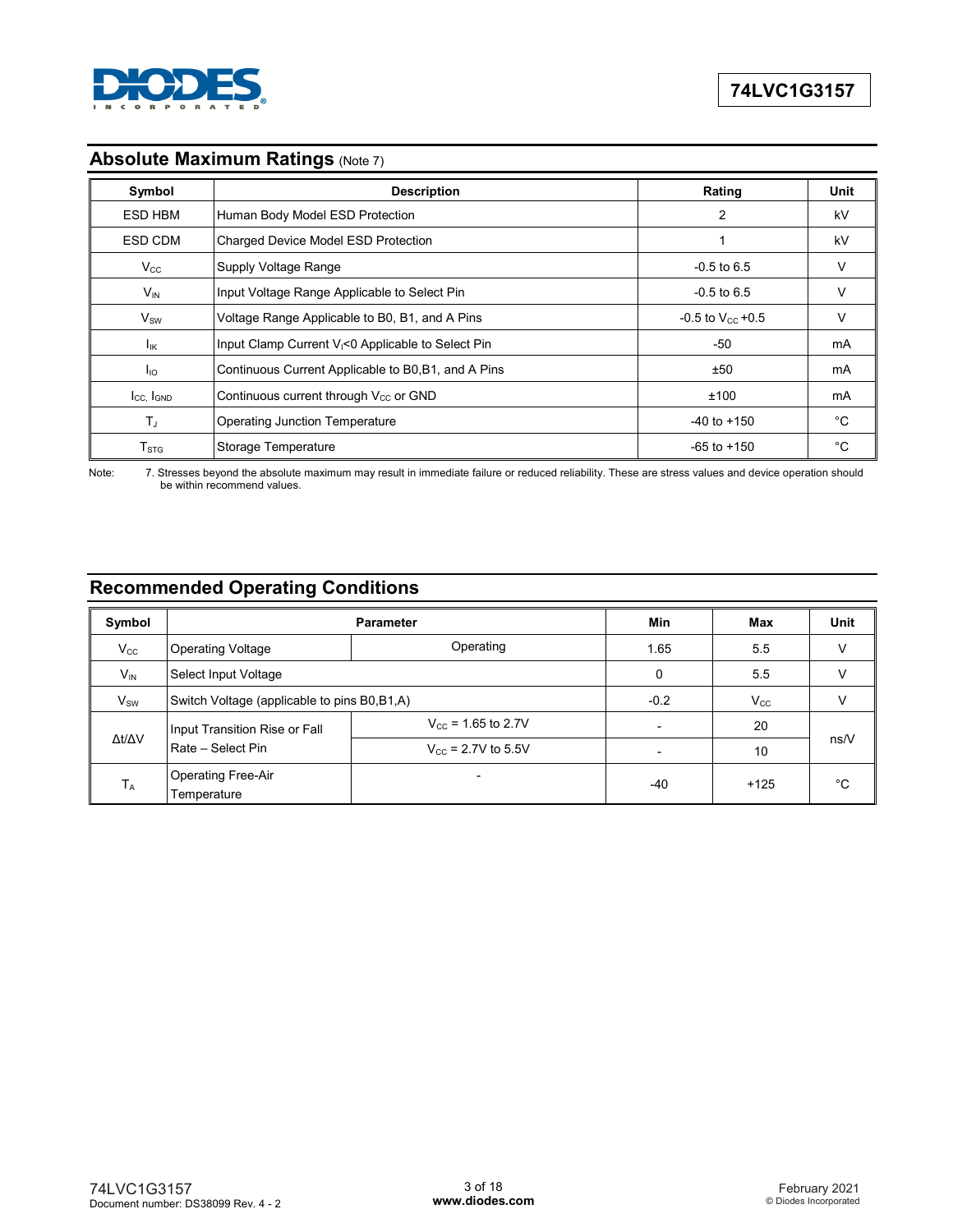

# **Electrical Characteristics** (All typical values are at,  $T_J = +25^{\circ}C$ )

|                     |                                        |                                                                              |              |                          | $T_A = -40$ to $+85^{\circ}$ C |                          |                          | $T_A$ = -40 to +125°C    |        |
|---------------------|----------------------------------------|------------------------------------------------------------------------------|--------------|--------------------------|--------------------------------|--------------------------|--------------------------|--------------------------|--------|
| Symbol              | Parameter                              | <b>Test Condition</b>                                                        | $V_{cc} (V)$ | Min                      | <b>Typical</b><br>(Note 8)     | Max                      | Min                      | Max                      | Unit   |
|                     |                                        |                                                                              | 1.65 to 1.95 | $0.65V_{CC}$             | $\overline{\phantom{a}}$       | $\blacksquare$           | $0.65V_{CC}$             | $\overline{\phantom{a}}$ |        |
|                     | High Level                             |                                                                              | 2.3 to 2.7   | 1.7                      | $\sim$                         | $\overline{\phantom{a}}$ | 1.7                      | $\overline{a}$           | $\vee$ |
| V <sub>IH</sub>     | Input Voltage<br>Select Pin            |                                                                              | 3 to 3.6     | 2.0                      | $\mathbf{r}$                   | $\overline{\phantom{0}}$ | 2.0                      | $\overline{\phantom{0}}$ |        |
|                     |                                        |                                                                              | 4.5 to 5.5   | $0.7V_{CC}$              | $\blacksquare$                 | $\blacksquare$           | $0.7V_{CC}$              | $\blacksquare$           |        |
|                     |                                        |                                                                              | 1.65 to 1.95 | $\overline{\phantom{a}}$ | $\overline{\phantom{a}}$       | $0.35V_{CC}$             | $\overline{\phantom{a}}$ | $0.35V_{CC}$             |        |
|                     | Low Level                              |                                                                              | 2.3 to 2.7   | $\overline{\phantom{a}}$ | $\blacksquare$                 | 0.7                      | $\overline{\phantom{a}}$ | 0.7                      |        |
| $V_{IL}$            | Input Voltage<br>Select Pin            |                                                                              | 3 to 3.6     | $\overline{\phantom{a}}$ | $\blacksquare$                 | 0.8                      | $\overline{\phantom{a}}$ | 0.8                      | $\vee$ |
|                     |                                        |                                                                              | 4.5 to 5.5   | $\overline{\phantom{a}}$ |                                | $0.3V_{CC}$              | $\overline{\phantom{a}}$ | $0.3V_{CC}$              |        |
| $I_{IN}$            | Input Leakage<br>Current<br>Select Pin | $0 \leq$ Select $\leq 5.5$ V                                                 | 0 to 5.5     | $\overline{a}$           | ±0.05                          | ±1                       |                          | ±10                      | μA     |
| $I_{S(OFF)}$        | <b>OFF State</b><br>Leakage<br>Current | $0V \leq A, B_n \leq V_{CC}$<br>Figure 1                                     | 1.65 to 5.5  | $\overline{\phantom{0}}$ | ±0.05                          | ±1                       | $\overline{\phantom{0}}$ | ±10                      | μA     |
| $I_{S(ON)}$         | <b>ON State</b><br>Leakage<br>Current  | $0V \leq A, B_n \leq V_{CC}$<br>Figure 2                                     | 1.65 to 5.5  | $\overline{\phantom{a}}$ | ±0.05                          | ±1                       |                          | ±10                      | μA     |
| $I_{S(ON)}$         | <b>ON State</b><br>Leakage<br>Current  | $-0.1V \leq A, B_n \leq V_{CC}$<br>Figure 2                                  | 1.65 to 5.5  |                          | ±0.05                          | ±2                       | $\overline{a}$           | ±20                      | μA     |
| $I_{\rm CC}$        | Quiescent<br><b>Supply Current</b>     | Select = $V_{CC}$ or GND<br>A, Bn = $V_{CC}$ or GND<br>$I_{\text{OUT}} = 0$  | 5.5          | $\overline{\phantom{a}}$ | 1.0                            | 10                       |                          | 40                       | μA     |
| $\Delta I_{\rm CC}$ | Additional<br><b>Supply Current</b>    | Select= $V_{CC}$ - 0.6V<br>A, $B_n = V_{CC}$ or GND<br>$I_{\text{OUT}} = 0$  | 5.5          |                          | 30                             | 500                      |                          | 5,000                    | μA     |
| $C_{\perp}$         | Input<br>Capacitance<br>Select Pin     |                                                                              | 3.3          |                          | 2.5                            |                          |                          |                          | pF     |
| $C_{S(OFF)}$        | OFF State<br>Capacitance               | Select = $V_{CC}$ or GND<br>A, $B_n = V_{CC}$ or GND<br>$I_{\text{OUT}} = 0$ | 3.3          |                          | 6.0                            | $\overline{\phantom{0}}$ |                          |                          | pF     |
| $C_{S(ON)}$         | ON State<br>Capacitance                | Select = $V_{CC}$ or GND<br>A, $B_n = V_{CC}$ or GND<br>$I_{\text{OUT}} = 0$ | 3.3          |                          | 18                             |                          |                          |                          | pF     |

Note: 8. Typical performance information is included in figures 11 to 34 on pages 11 to 14.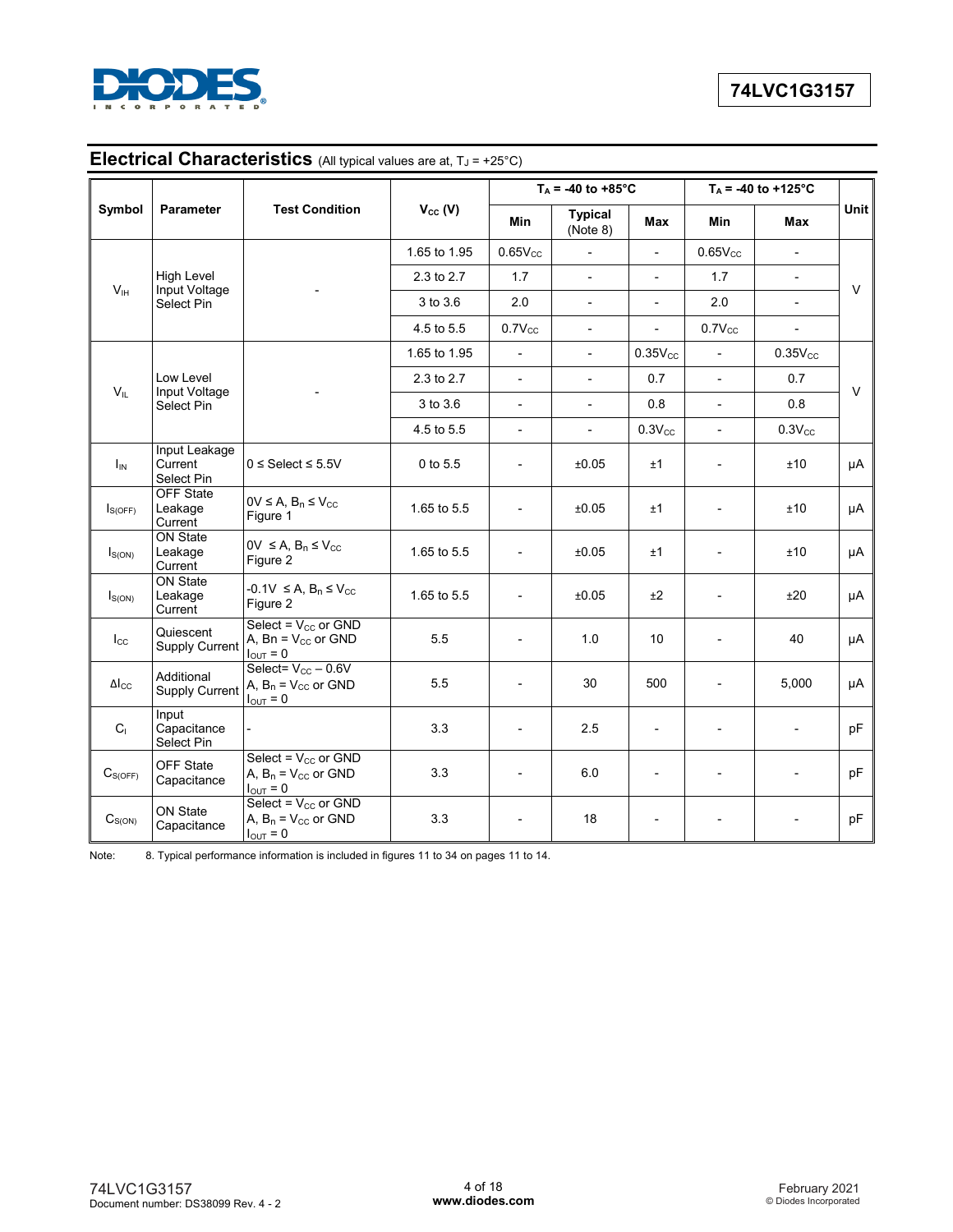

|                        |                               | <b>Test Condition</b>                           |                |                          | $T_A = -40$ to +85°C |                          |                          | $\overline{T_A}$ = -40 to +125°C |             |
|------------------------|-------------------------------|-------------------------------------------------|----------------|--------------------------|----------------------|--------------------------|--------------------------|----------------------------------|-------------|
| Symbol                 | <b>Parameter</b>              | (Note 9)                                        | $V_{cc}$ (V)   | <b>Min</b>               | <b>Typ</b>           | <b>Max</b>               | <b>Min</b>               | Max                              | <b>Unit</b> |
|                        |                               | $V_1 = 0V$ , $I_0 = 4mA$                        |                |                          | 12.5                 | 18                       |                          | 27                               |             |
|                        | $V_1$ = 1.65V, $I_0$ = -4mA   | 1.65                                            | $\overline{a}$ | 14                       | 18                   |                          | 35                       |                                  |             |
|                        |                               | $V_1 = 0V$ , $I_0 = 8mA$                        |                | $\blacksquare$           | 9.0                  | 16                       | $\overline{\phantom{a}}$ | 24                               |             |
|                        |                               | $V_1 = 2.3V$ , $I_0 = -8mA$                     | 2.3            |                          | 9.0                  | 16                       |                          | 30                               |             |
|                        |                               | $V_1 = 0V$ , $I_0 = 12mA$                       |                | $\blacksquare$           | 8.0                  | 14                       | $\overline{\phantom{a}}$ | 21                               |             |
| $R_{ON}$               | ON<br>Resistance              | $V_1 = 2.7V$ , $I_0 = -12mA$                    | 2.7            | $\overline{\phantom{0}}$ | 8.0                  | 14                       | $\overline{\phantom{0}}$ | 27                               | Ω           |
|                        |                               | $V_1 = 0V$ , $I_0 = 24mA$                       |                | $\overline{\phantom{0}}$ | 7.0                  | 12                       | $\overline{\phantom{a}}$ | 18                               |             |
|                        |                               | $V_1 = 3.0V$ , $I_0 = -24mA$                    | 3.0            | $\overline{\phantom{m}}$ | 7.0                  | 12                       | $\overline{\phantom{a}}$ | 23                               |             |
|                        |                               | $V_1 = 0V$ , $I_0 = 32mA$                       |                | $\overline{a}$           | 5.5                  | 10                       |                          | 15                               |             |
|                        |                               | $V_1 = 2.7V$ , $I_0 = -32mA$                    | 4.5            | $\blacksquare$           | 6.0                  | 12                       | $\overline{\phantom{0}}$ | 17                               |             |
|                        |                               | $V_1 = 4.5V$ , $I_0 = -32mA$                    |                | $\overline{a}$           | 5.5                  | 10                       |                          | 15                               |             |
|                        |                               | $I_A = 4mA$ , $0 \leq V_{BN} \leq V_{CC}$       | 1.65           | $\overline{\phantom{a}}$ | 34                   | 130                      | $\blacksquare$           | 195                              |             |
|                        | On                            | $I_A$ = 8mA, $0 \le V_{BN} \le V_{CC}$          | 2.3            | $\overline{\phantom{a}}$ | 5                    | 30                       | $\overline{\phantom{0}}$ | 45                               |             |
| $R_{\rm RANGE}$        | Resistance<br>Over Signal     | $I_A = 12mA$ , $0 \le V_{BN} \le V_{CC}$        | 2.7            | $\overline{a}$           | $\overline{4}$       | 25                       | $\overline{\phantom{0}}$ | 38                               | Ω           |
|                        | Range                         | $I_A = 24 \text{mA}, 0 \leq V_{BN} \leq V_{CC}$ | 3.0            | $\blacksquare$           | 7.8                  | 20                       | $\overline{\phantom{a}}$ | 30                               |             |
|                        |                               | $I_A$ = 32mA, $0 \le V_{BN} \le V_{CC}$         | 4.5            | $\overline{a}$           | 6.2                  | 15                       |                          | 23                               |             |
|                        |                               | $I_A = -4mA$ ,<br>$V_{BN} = 1.15 V$             | 1.65           | $\blacksquare$           | 0.25                 | $\blacksquare$           | $\overline{\phantom{a}}$ | $\blacksquare$                   |             |
|                        | On<br>Resistance              | $I_A = -8mA,$<br>$V_{BN}$ = 1.6 V               | 2.3            | $\overline{\phantom{a}}$ | 0.25                 | $\overline{\phantom{a}}$ | $\blacksquare$           | $\overline{\phantom{0}}$         |             |
| $\Delta R_{\text{ON}}$ | Match<br><b>Between</b>       | $I_A = -12mA$<br>$V_{BN} = 1.9 V$               | 2.7            | $\blacksquare$           | 0.25                 | $\overline{\phantom{a}}$ | $\overline{\phantom{a}}$ | $\blacksquare$                   | Ω           |
|                        | Channels<br>(Note 10)         | $I_A = -24mA$ ,<br>$V_{BN} = 2.1$               | 3.0            | $\overline{\phantom{a}}$ | 0.25                 | $\overline{\phantom{a}}$ | $\overline{\phantom{a}}$ | $\overline{\phantom{0}}$         |             |
|                        |                               | $I_A = -32mA$<br>$V_{BN} = 3.15$                | 4.5            | $\overline{\phantom{a}}$ | 0.25                 | $\overline{\phantom{a}}$ | $\overline{\phantom{a}}$ | $\overline{a}$                   |             |
|                        |                               | $I_A = -4mA$ , $0 \leq V_{BN} \leq V_{CC}$      | 1.65           | $\overline{\phantom{m}}$ | 26                   | 110                      | $\overline{\phantom{a}}$ | 150                              |             |
|                        | On                            | $I_A$ = -8mA, $0 \le V_{BN} \le V_{CC}$         | 2.3            | $\overline{a}$           | 5.0                  | 26                       |                          | 105                              |             |
| R <sub>flat</sub>      | Resistance<br><b>Flatness</b> | $I_A$ = -24mA, $0 \le V_{BN} \le V_{CC}$        | 2.7            | $\overline{\phantom{a}}$ | 3.5                  | 16                       | $\overline{\phantom{a}}$ | 35                               | Ω           |
|                        | (Note 11)                     | $I_A$ = -24mA, $0 \le V_{BN} \le V_{CC}$        | 3.3            | $\overline{a}$           | 2.0                  | 9                        | $\overline{\phantom{0}}$ | 15                               |             |
|                        |                               | $I_A$ = -32mA, $0 \le V_{BN} \le V_{CC}$        | 5.0            | $\overline{\phantom{a}}$ | 1.5                  | 4                        | $\overline{\phantom{a}}$ | 8                                |             |

# **Electrical Characteristics** (All typical values are at T<sub>J</sub> = +25°C)

Note: 9. Switch resistance test is measured per Figure 3.

10.  $\Delta R_{ON}$  is measured at identical V<sub>CC</sub>, temperature and voltage levels.

11. Flatness is defined as the difference between the maximum and minimum of ON resistance measured at identical V $_{\rm CC}$  and temperature.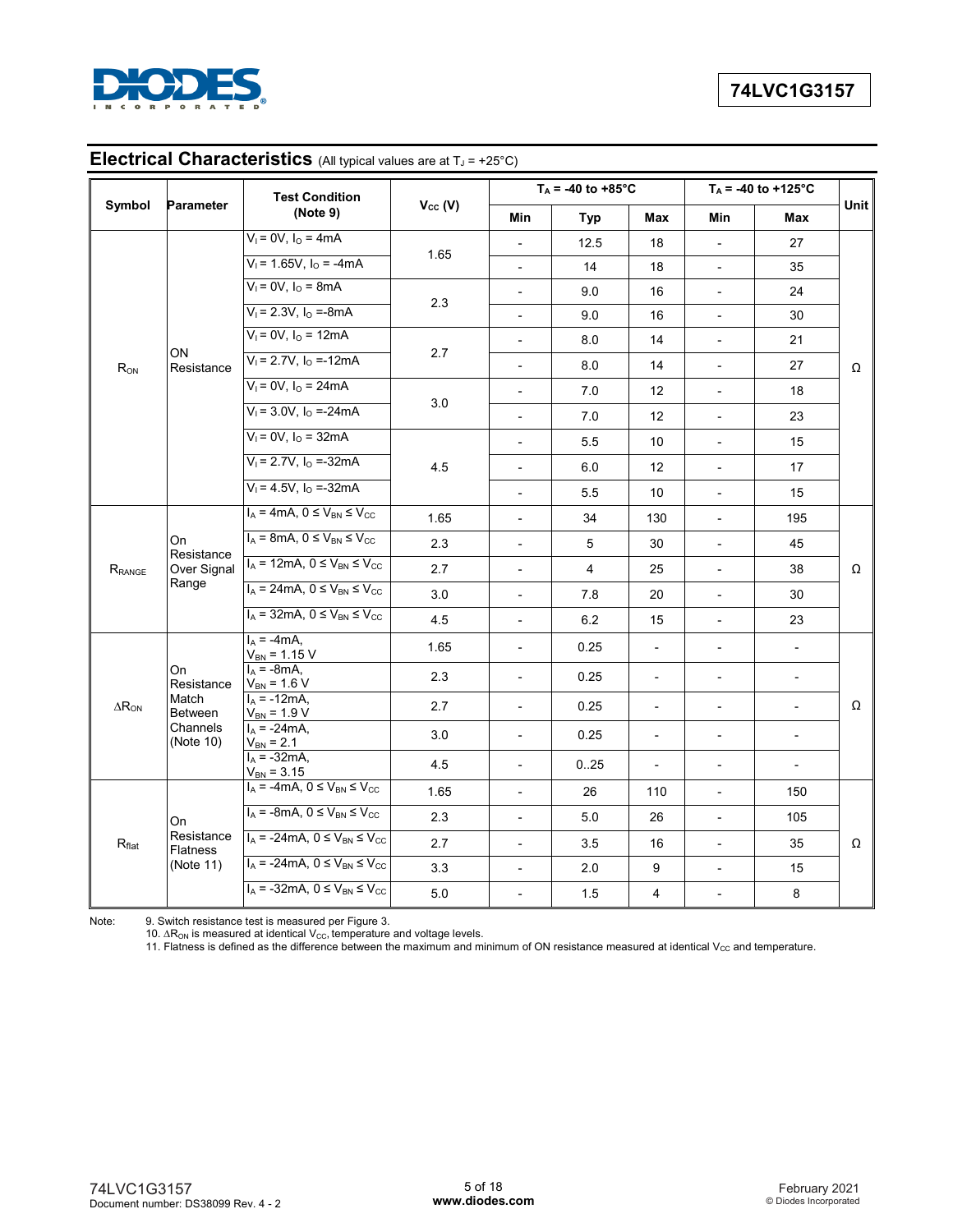

# **Switching Characteristics**

| Symbol                               | <b>Parameter</b>                            | <b>Test Condition</b>                                      | $V_{\rm CC}$             |                          | $T_A$ = -40 to +85°C     |                              |                          | $T_A$ = -40 to<br>$+125^{\circ}$ C | Unit       | <b>Figure</b> |
|--------------------------------------|---------------------------------------------|------------------------------------------------------------|--------------------------|--------------------------|--------------------------|------------------------------|--------------------------|------------------------------------|------------|---------------|
|                                      |                                             |                                                            | <b>Volts</b>             | Min                      | <b>Typ</b>               | Max                          | Min                      | Max                                |            | <b>Number</b> |
| Propagation                          |                                             | 1.65 to 1.95                                               | $\blacksquare$           | $\overline{\phantom{a}}$ | 2.0                      | $\bar{\phantom{a}}$          | 3.0                      |                                    |            |               |
|                                      |                                             | 2.3 to 2.7                                                 | $\overline{\phantom{a}}$ | $\overline{\phantom{a}}$ | 1.2                      | $\overline{a}$               | 2.0                      |                                    |            |               |
| $t_{\text{PHL}}$<br>t <sub>PLH</sub> | Delay                                       | $V_1 =$ OPEN<br>(Note 12)                                  | 2.7                      | $\overline{\phantom{a}}$ | $\overline{\phantom{a}}$ | 1.0                          | $\overline{\phantom{a}}$ | 1.5                                | ns         | Figure 4      |
|                                      | A to $B_n$                                  |                                                            | 3.0 to 3.6               | $\overline{\phantom{a}}$ | $\overline{a}$           | 0.8                          | $\bar{a}$                | 1.5                                |            |               |
|                                      |                                             |                                                            | 4.5 to 5.5               | $\blacksquare$           | $\overline{\phantom{a}}$ | 0.6                          | $\overline{\phantom{a}}$ | 1.0                                |            |               |
|                                      |                                             |                                                            | 1.65 to 1.95             | 1.0                      | 8.7                      | 14.0                         | 1.0                      | 14.0                               |            |               |
|                                      | Output                                      | $V_1 = 2 \times V_{CC}$ for $t_{PZL}$                      | 2.3 to 2.7               | 1.0                      | 5.3                      | 7.5                          | 1.0                      | 7.5                                |            |               |
| t <sub>PZL</sub><br>t <sub>PZH</sub> | Enable Time                                 | $V_1 = 0V$ for $t_{PZH}$                                   | 2.7                      | 1.0                      | 4.9                      | 6.0                          | 1.0                      | 6.0                                | ns         | Figure 4      |
|                                      | Switch to $B_n$                             | (Note 13)                                                  | 3.0 to 3.6               | 0.5                      | 4.0                      | 5.5                          | 0.5                      | 5.5                                |            |               |
|                                      |                                             |                                                            | 4.5 to 5.5               | 0.5                      | 3.0                      | 4.0                          | 0.5                      | 4.0                                |            |               |
|                                      |                                             | $V_1 = 2 \times V_{CC}$ for $t_{PLZ}$                      | 1.65 to 1.95             | 2.5                      | 6.0                      | 8.5                          | 2.5                      | 8.5                                |            |               |
|                                      | Output                                      |                                                            | 2.3 to 2.7               | 2.0                      | 4.4                      | 8.2                          | 2.0                      | 8.2                                | ns         |               |
| t <sub>PLZ</sub><br>$t_{PHZ}$        | Disable Time                                | $V_1 = 0V$ for $t_{PHZ}$                                   | 2.7                      | 1.5                      | 4.2                      | 8.0                          | 1.5                      | 8.0                                |            | Figure 4      |
|                                      | Switch to $B_n$                             | (Note 13)                                                  | 3.0 to 3.6               | 1.5                      | 3.6                      | 7.8                          | 1.5                      | 7.8                                |            |               |
|                                      |                                             |                                                            | 4.5 to 5.5               | 0.8                      | 2.9                      | 7.5                          | 0.8                      | 7.5                                |            |               |
|                                      |                                             |                                                            | 1.65 to 1.95             | 0.5                      | $\overline{\phantom{a}}$ |                              | 0.5                      | $\overline{\phantom{a}}$           |            |               |
|                                      | <b>Break Before</b>                         |                                                            | 2.3 to 2.7               | 0.5                      | $\blacksquare$           | $\overline{\phantom{a}}$     | 0.5                      | $\overline{\phantom{a}}$           |            |               |
| $t_{\rm B-M}$                        | Make Time                                   | $\overline{\phantom{a}}$                                   | 2.7                      | 0.5                      | $\blacksquare$           | $\overline{a}$               | 0.5                      | $\blacksquare$                     | ns         | Figure 5      |
|                                      | (Note 9)                                    |                                                            | 3.0 to 3.6               | 0.5                      |                          | $\overline{\phantom{a}}$     | 0.5                      | $\overline{\phantom{a}}$           |            |               |
|                                      |                                             |                                                            | 4.5 to 5.5               | 0.5                      | $\overline{\phantom{0}}$ | $\overline{\phantom{a}}$     | 0.5                      |                                    |            |               |
| Q                                    | Charge<br>Injection                         | $C_L = 0.1 \text{ nF}$ ,<br>$V_{GEN} = 0V$                 | 5.0                      | $\overline{\phantom{a}}$ | 7.0                      | $\qquad \qquad \blacksquare$ | $\overline{\phantom{a}}$ | $\qquad \qquad \blacksquare$       | рC         | Figure 6      |
|                                      | (Note 9)                                    | $R_{\text{GEN}} = 0 \Omega$                                | 3.3                      |                          | 3.0                      | $\overline{\phantom{a}}$     | $\overline{\phantom{a}}$ | $\overline{\phantom{a}}$           |            |               |
| <b>QIRR</b>                          | Off Isolation<br>(Note 11)                  | $R_{L}$ = 50 $\Omega$ ,<br>$f = 10 MHz$                    | $1.65 - 5.5$             | $\overline{\phantom{a}}$ | $-42$                    | $\overline{\phantom{a}}$     | $\overline{\phantom{a}}$ | $\overline{\phantom{m}}$           | dB         | Figure 7      |
| <b>Xtalk</b>                         | Crosstalk                                   | $R_L$ = 50 $\Omega$ , f = 10MHz                            | $1.65 - 5.5$             | $\overline{a}$           | $-42$                    | $\overline{a}$               | $\overline{a}$           | $\frac{1}{2}$                      | dB         | Figure 8      |
| <b>BW</b>                            | $-3dB$<br>Bandwidth                         | $R_{L}$ = 50 $\Omega$                                      | $1.65 - 5.5$             | $\overline{\phantom{a}}$ | 300                      | $\overline{\phantom{a}}$     | $\overline{\phantom{a}}$ | $\overline{\phantom{a}}$           | <b>MHz</b> | Figure 9      |
| <b>THD</b>                           | Total<br>Harmonic<br>Distortion<br>(Note 9) | $R_{L} = 600 \Omega, 0.5 V_{P-P}$<br>$f = 600$ Hz to 20kHz | 5.0                      | $\overline{\phantom{a}}$ | 0.1                      | $\overline{\phantom{a}}$     | $\overline{\phantom{a}}$ |                                    | %          | Figure 10     |

Notes: 12. Due to the symmetry of the part, the direction of the propagation delay applies to either direction A to  $B_n$  or  $B_n$  to A. Propagation time is the calculated RC time constant of the typical ON resistance of the switch and the specified load capacitance when capacitance when driven by an ideal voltage source.

13. The Switch signal enable and disables time are the same for Bn and A if they are reversed at input and output.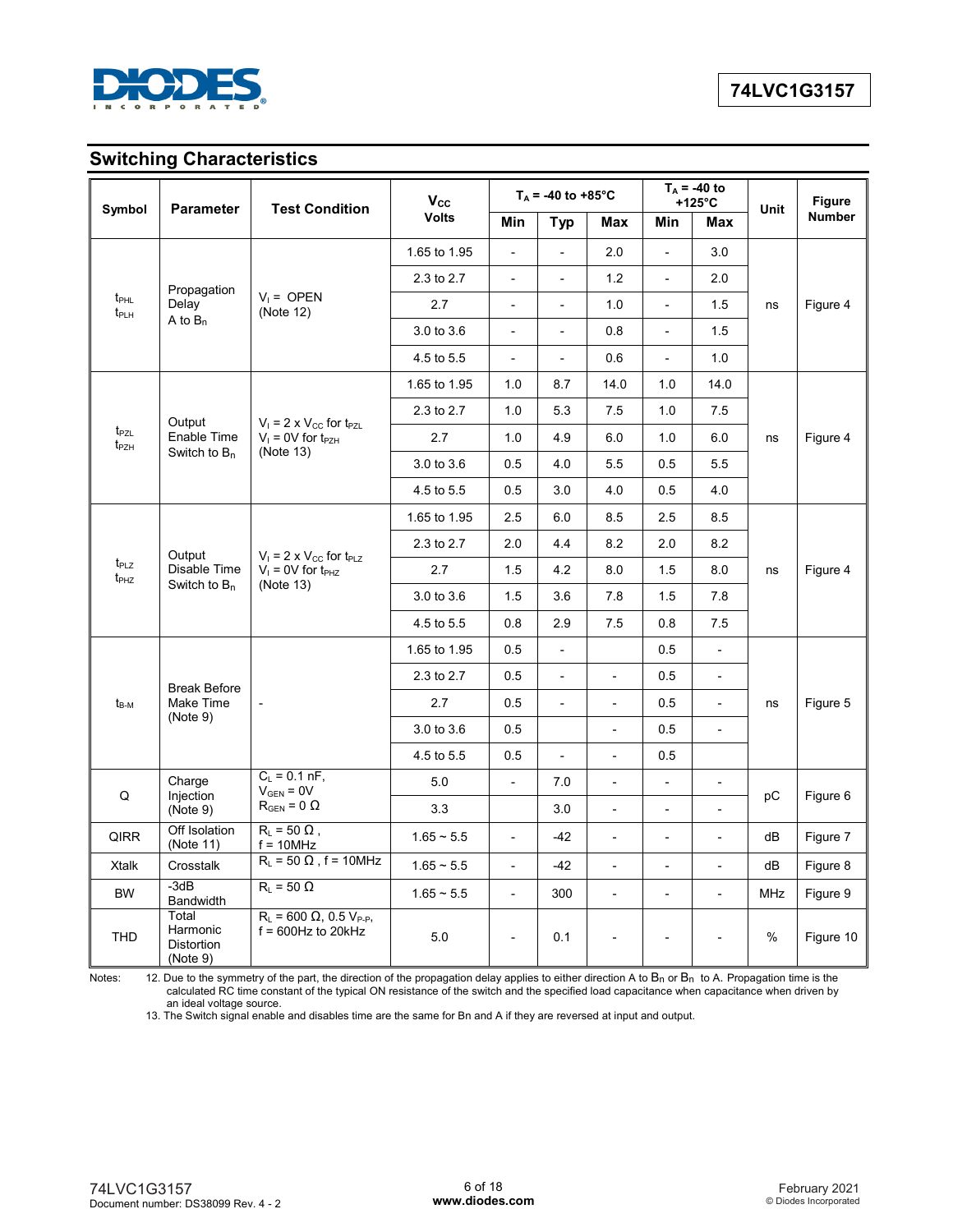

## **Parameter Measurement Information**



**Condition 2:**  $V_1 = V_{CC}$ ,  $V_0 = GND$ **Condition 1:**  $V_1 = GND, V_0 = V_{CC}$ 



**Figure 1 OFF –State Leakage Curent Test**



**Figure 2 ON –State Leakage Curent Test**



**Figure 3 ON State Resistance Test**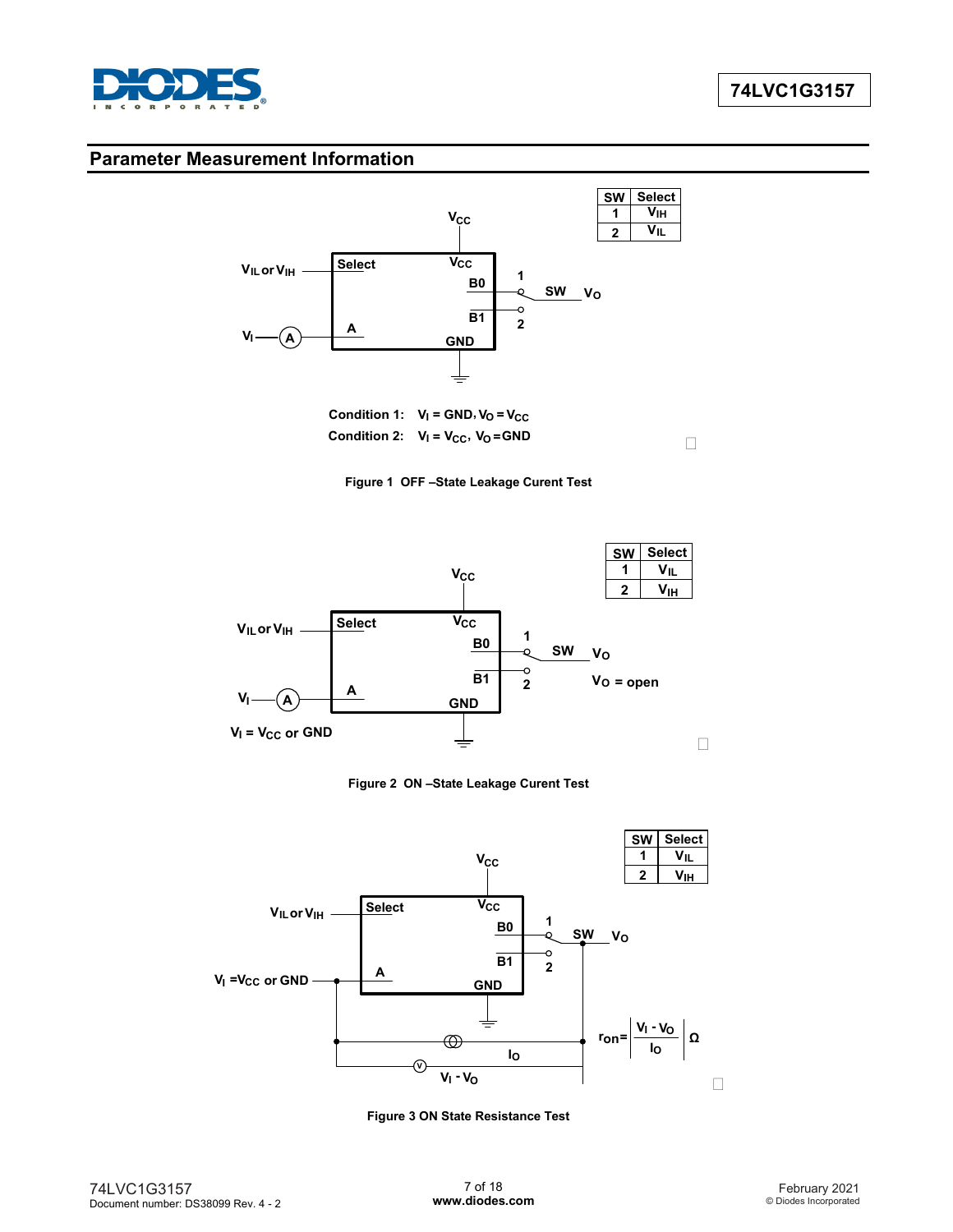

#### **Parameter Measurement Information (Notes 15-19)**



| O VLOAD<br>S <sub>1</sub> | <b>TEST</b>                        | S1    | R∟           |
|---------------------------|------------------------------------|-------|--------------|
| o Open<br><b>GND</b>      | $t_{\rm PLH}/t_{\rm PHL}$          | Open  | 500 $\Omega$ |
|                           | t <sub>PLZ</sub> /t <sub>PZL</sub> | Vload | 500 $\Omega$ |
|                           | t <sub>PHZ</sub> /t <sub>PZH</sub> | GND   | 500 $\Omega$ |

|                  | <b>Inputs</b> |                                |                 |                   | $\mathbf{C}_{\mathsf{L}}$ |      |
|------------------|---------------|--------------------------------|-----------------|-------------------|---------------------------|------|
| <b>Vcc</b>       | Vı            | t <sub>r</sub> /t <sub>f</sub> | Vм              | VLOAD             | (Note 14)                 | VΔ   |
| $1.8V \pm 0.15V$ | Vcc           | ≤2ns                           | $V_{\rm CC}$ /2 | $2 \times V_{CC}$ | 50pF                      | 0.1V |
| $2.5V \pm 0.2V$  | Vcc           | ≤2ns                           | $V_{\rm CC}$ /2 | $2 \times V_{CC}$ | 50pF                      | 0.1V |
| $3.3V \pm 0.3V$  | Vcc           | ≤2.5ns                         | $V_{\rm CC}$ /2 | $2 \times V_{CC}$ | 50pF                      | 0.1V |
| $5V \pm 0.5V$    | Vcc           | ≤2.5ns                         | $V_{\rm CC}$ /2 | $2 \times V_{CC}$ | 50pF                      | 0.1V |



**Voltage Waveform Propagation Delay Times**



**Voltage Waveform Enable and Disable Times**

#### **Figure 4 Load Circuit and Voltage Waveforms**

Notes: 14. Includes test lead and test apparatus capacitance.

- 15. All pulses are supplied at pulse repetition rate ≤ 10MHz.
- 16. Inputs are measured separately one transition per measurement.
- 17.  $t_{PIZ}$  and  $t_{PIZ}$  are the same as  $t_{dis}$ .
- 18.  $t_{PZL}$  and  $t_{PZH}$  are the same as  $t_{EN}$ .
- 19.  $t_{\text{PLH}}$  and  $t_{\text{PHL}}$  are the same as  $t_{\text{PD}}$ .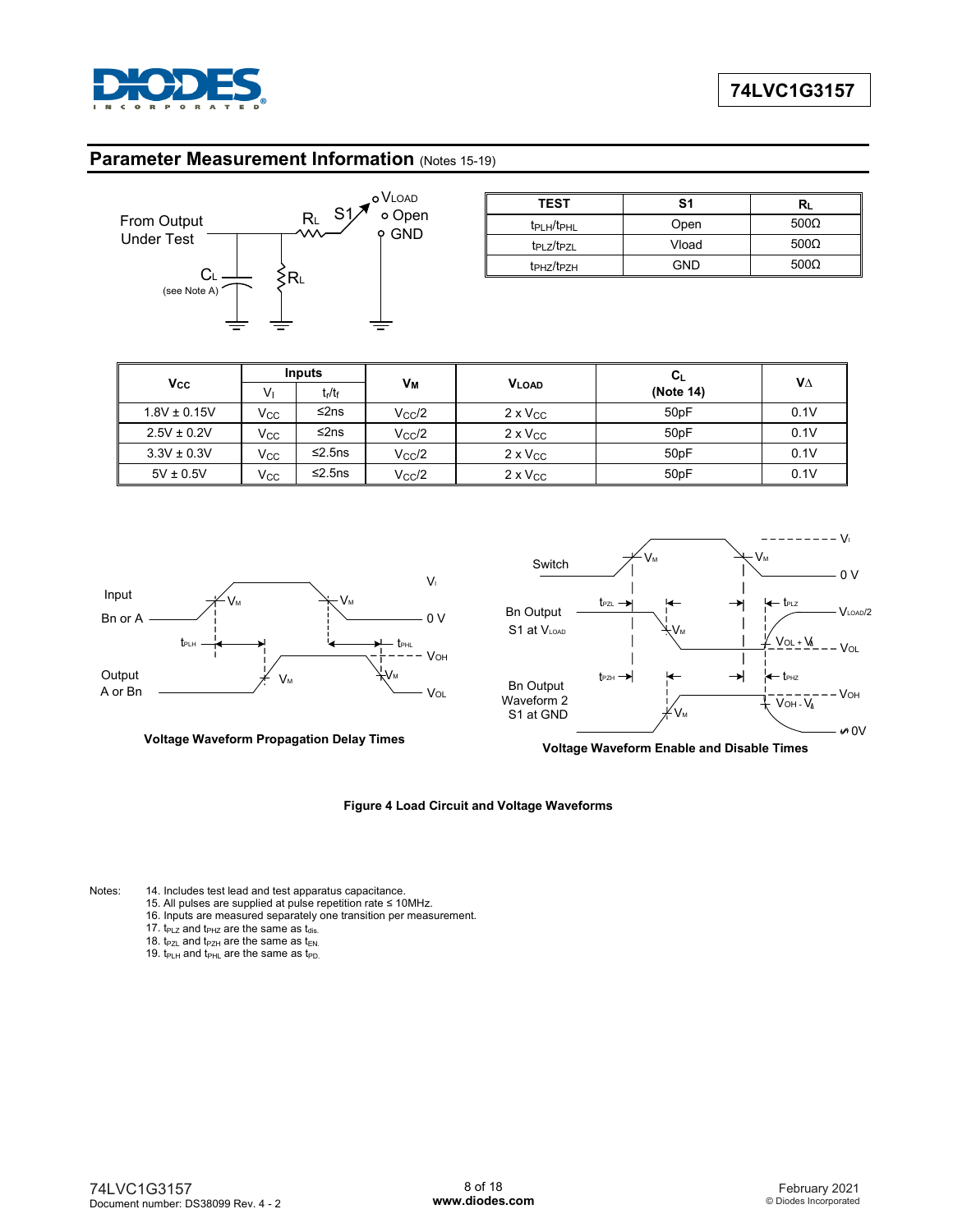

## **Parameter Measurement Information (continued)**







**Figure 6 Charge Injection**



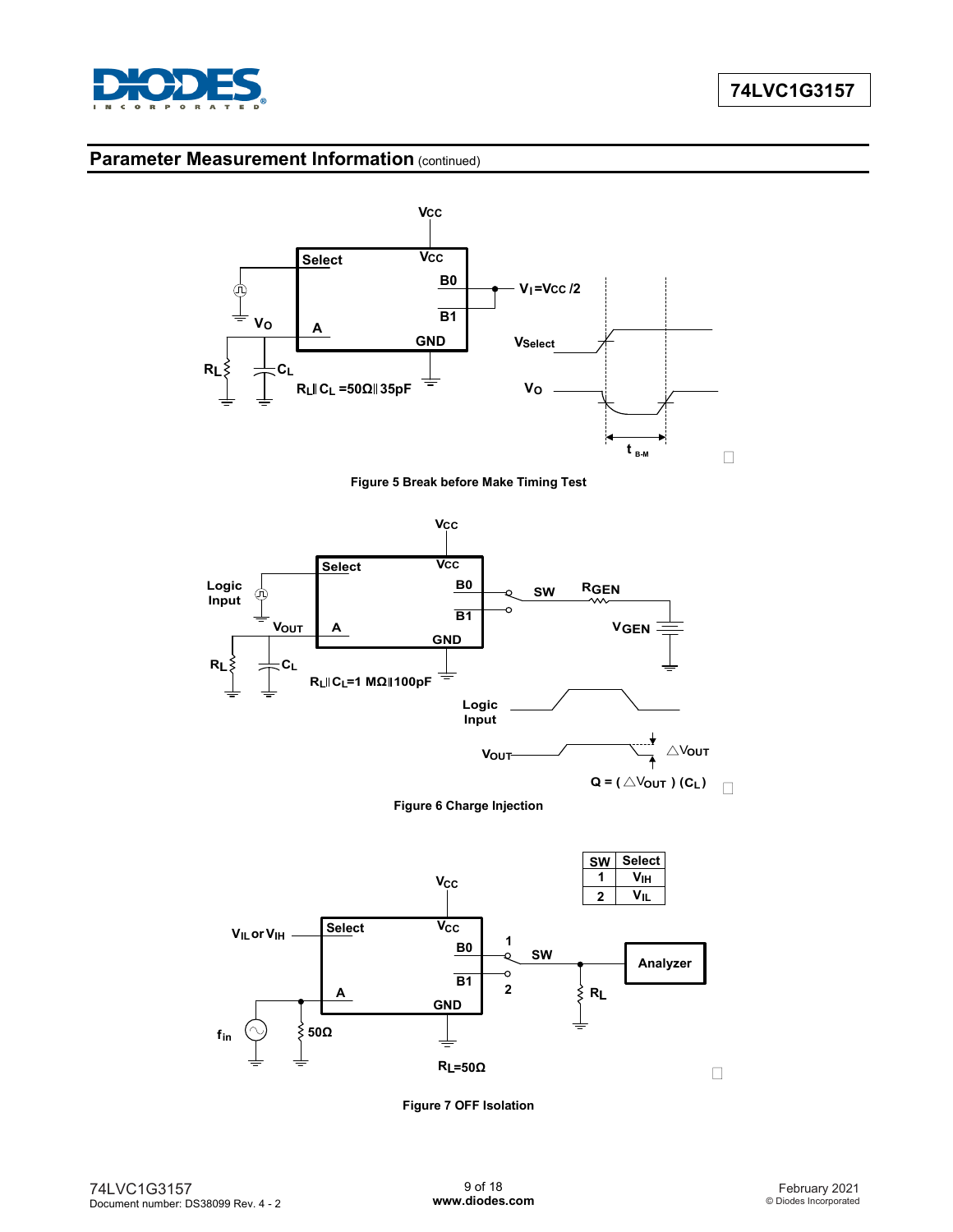

### **Parameter Measurement Information (continued)**



**Figure 8 Cross Talk**



**Adjust fin voltage to obtain 0 dBm level at input. Adjust fin frequency until dB meter reads -3 dB.**

 $\Box$ 

**Figure 9 Bandwdith**



**Figure 10 THD**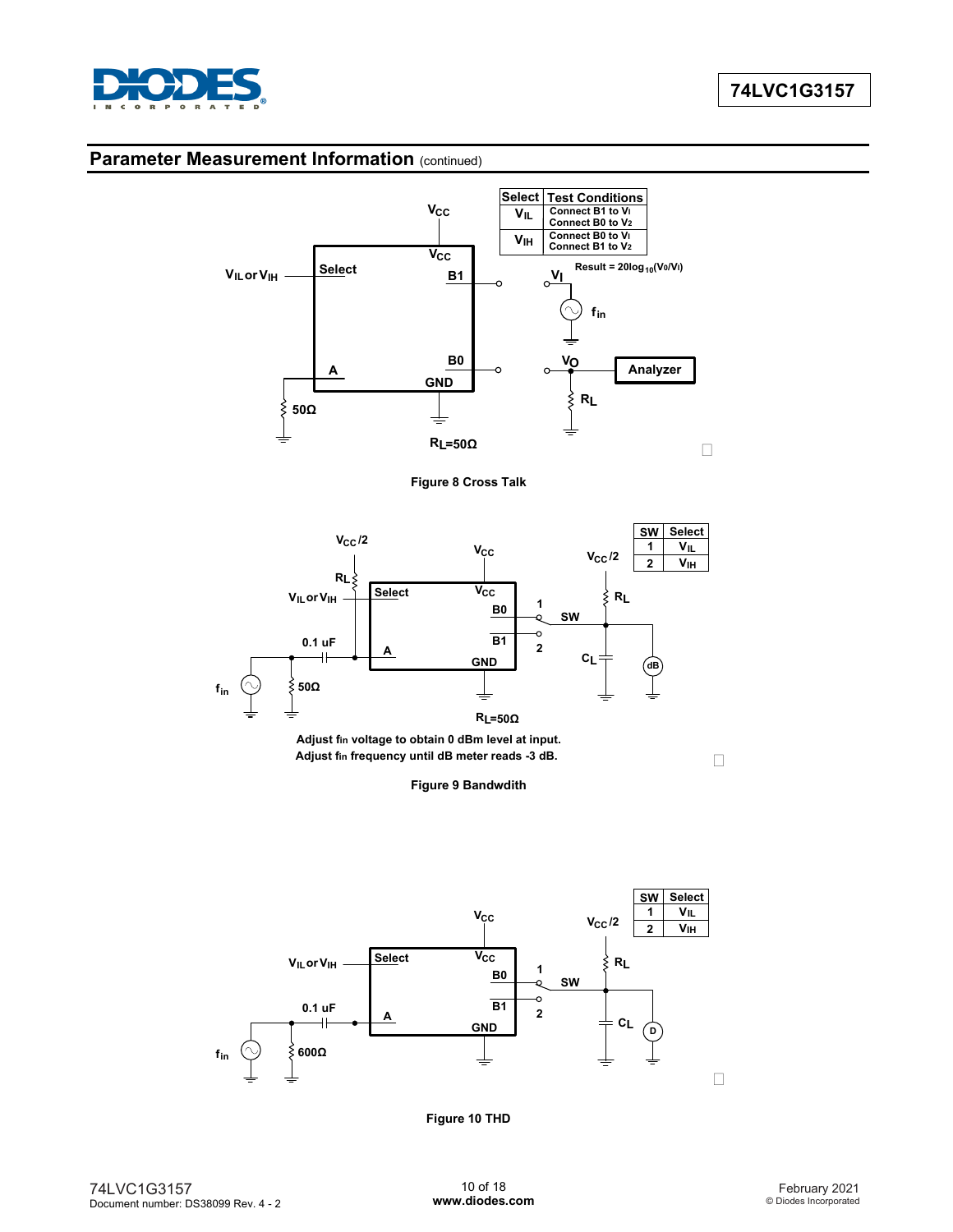

# **Typical Performance Characteristics**















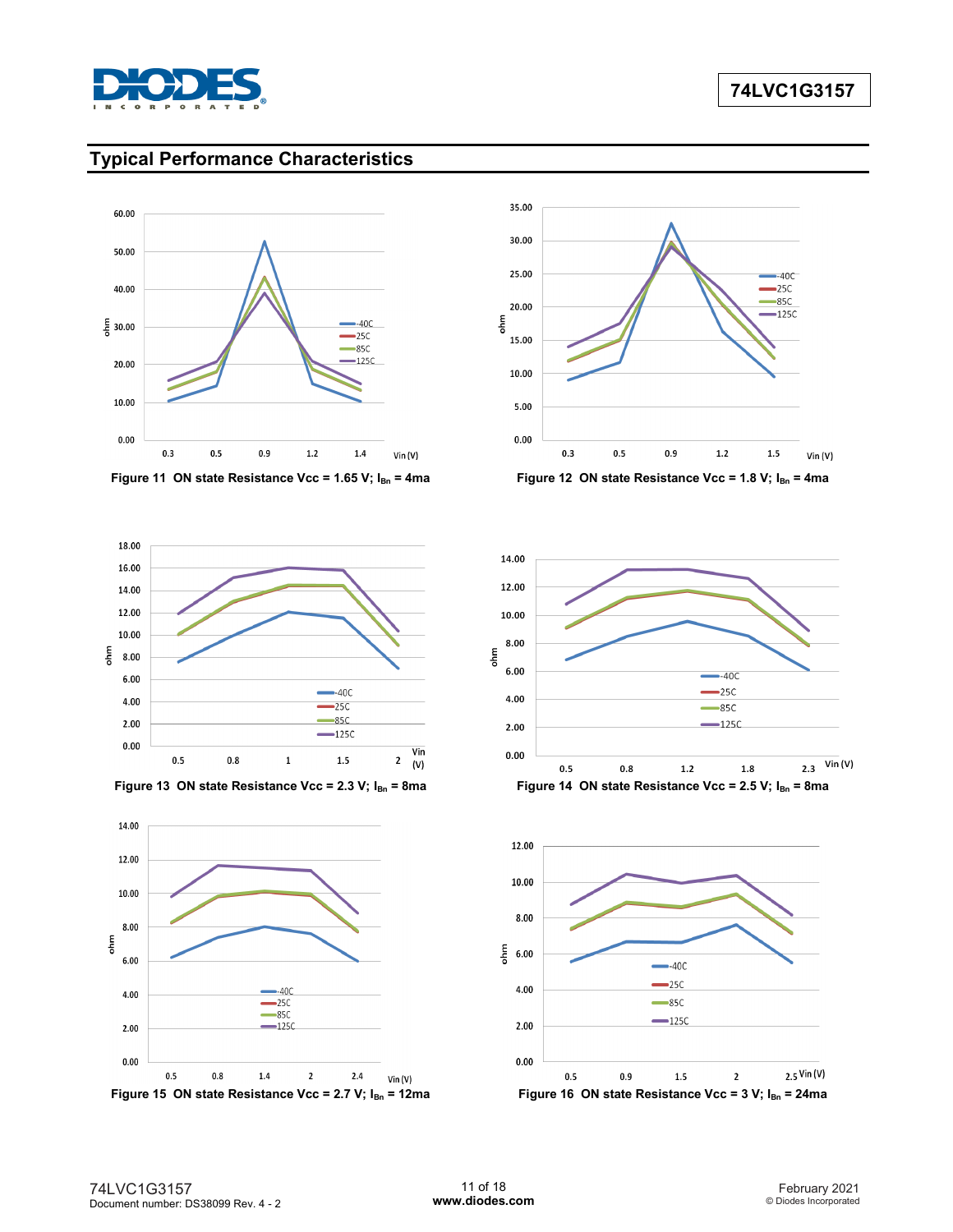

# **Typical Performance Characteristics** (continued)

















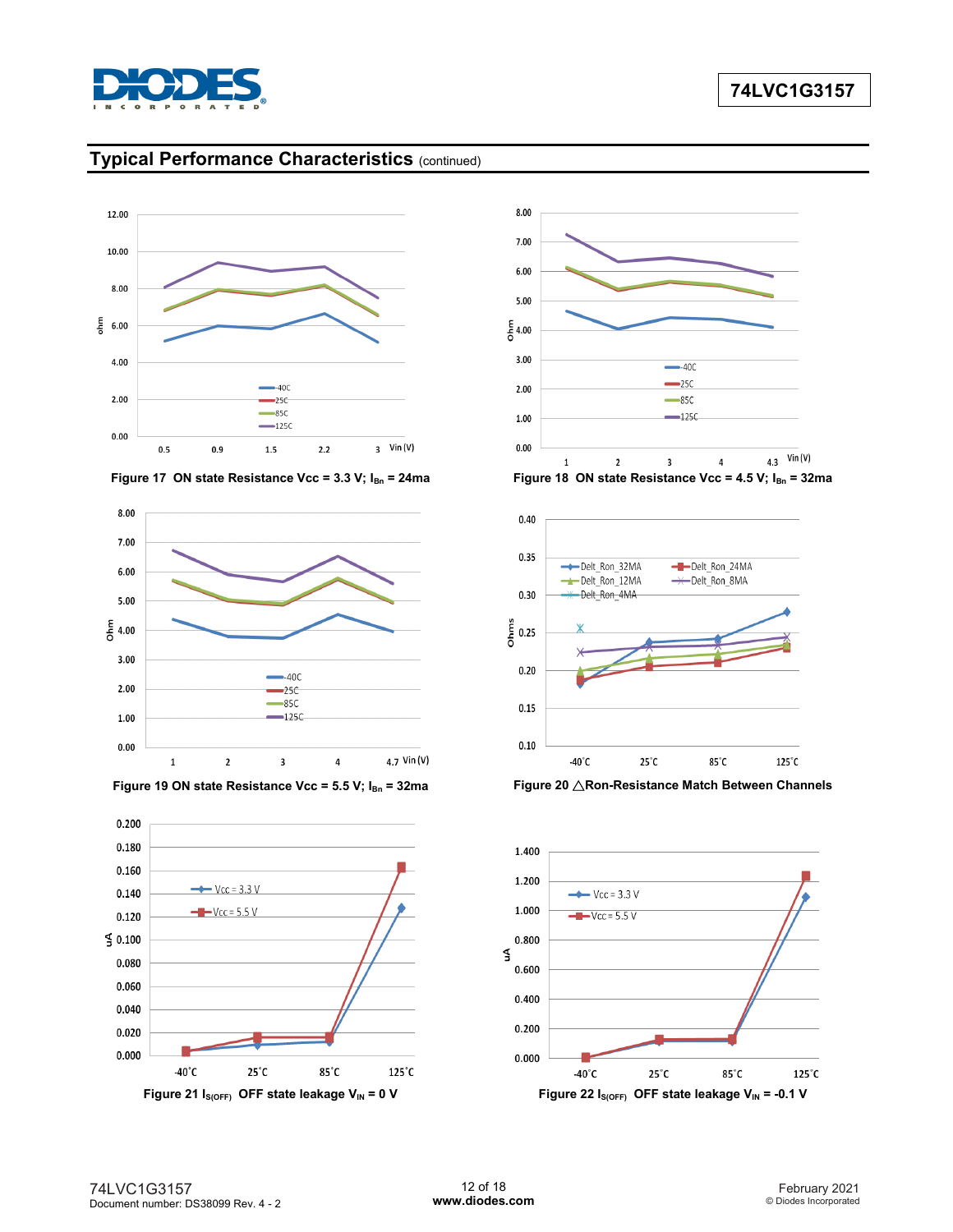

# **Typical Performance Characteristics** (continued)









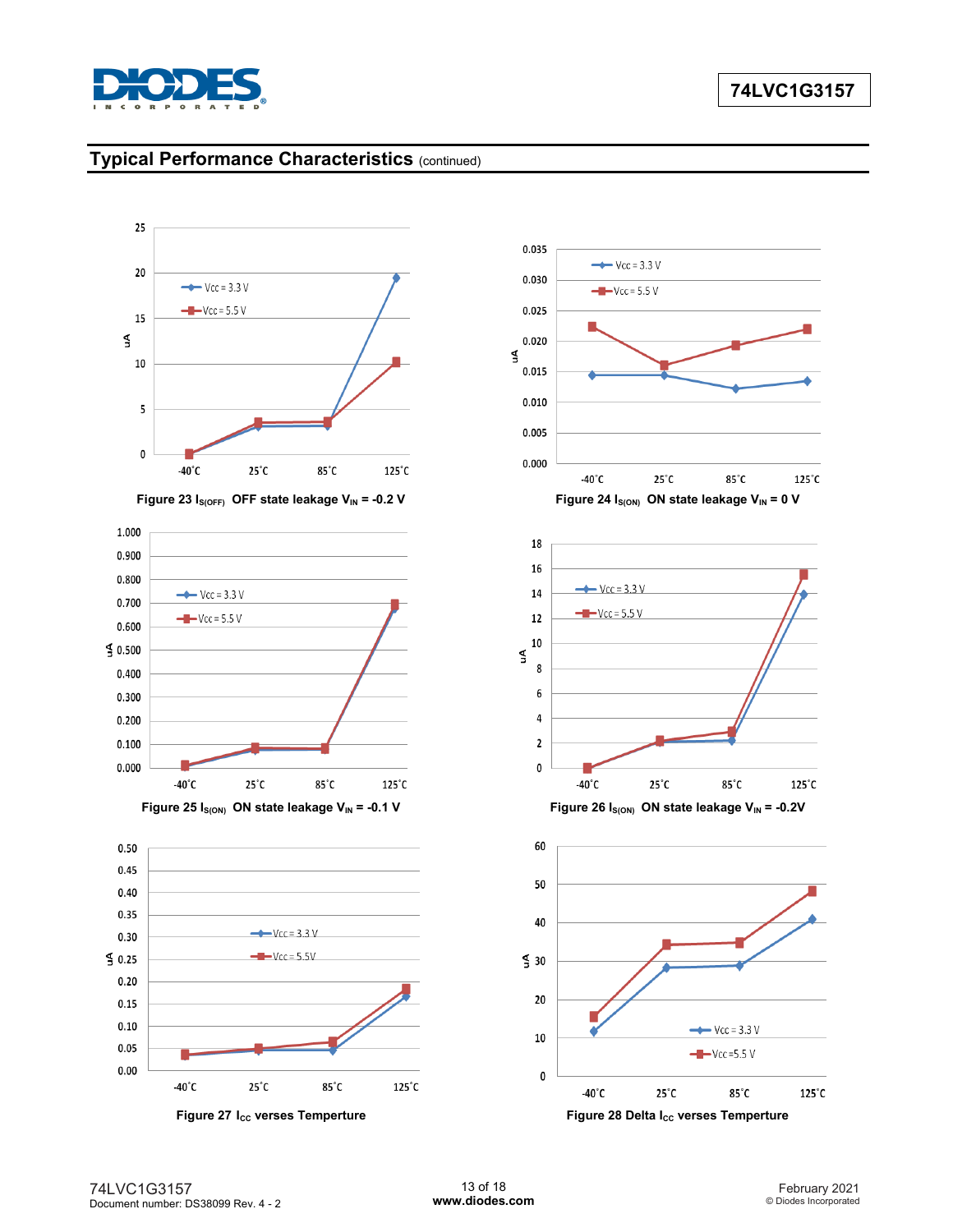

# **Typical Performance Characteristics** (continued)















Figure 31  $V_{IH}$ ,  $V_{IL}$ , Hysteresis  $V_{CC}$  = 3 V and  $V_{CC}$ = 3.3 V **Figure 32**  $V_{IH}$ ,  $V_{IL}$ , Hysteresis  $V_{CC}$  = 4.5 V and  $V_{CC}$ = 5.5 V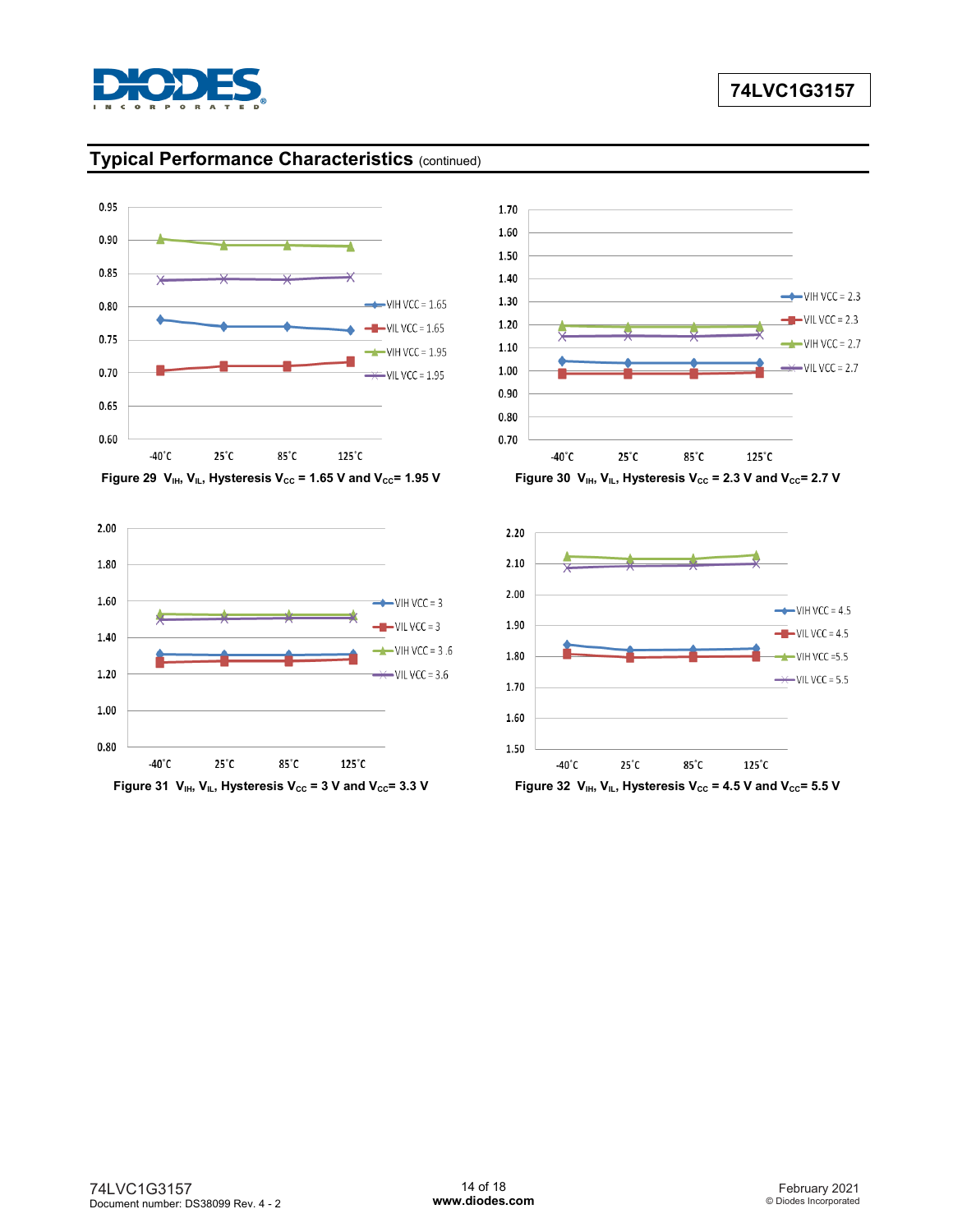

# **Marking Information**

## **(1) SOT363**



| <b>Part Number</b> | Package | <b>Identification Code</b> |
|--------------------|---------|----------------------------|
| 74LVC1G3157DW      | SOT363  |                            |

#### **(2) X2-DFN1410-6**



### **Package Characteristics** (All typical values are at  $V_{CC}$  = 3.3V,  $T_A$  = +25°C)

| Symbol               | <b>Parameter</b>          | <b>Test Conditions</b>    | $V_{\rm cc}$ | Min                      | Typ. | Max | Unit |  |
|----------------------|---------------------------|---------------------------|--------------|--------------------------|------|-----|------|--|
|                      | <b>Thermal Resistance</b> | SOT363                    |              |                          | 371  |     |      |  |
| $\theta_{JA}$        | Junction-to-Ambient       | (Note 20)<br>X2-DFN1410-6 |              |                          | 460  |     | °C/W |  |
|                      | <b>Thermal Resistance</b> | SOT363                    |              |                          | 143  |     |      |  |
| $\theta_{\text{JC}}$ | Junction-to-Case          | X2-DFN1410-6              | (Note 20)    | $\overline{\phantom{0}}$ | 265  |     | °C/W |  |

Note: 20. Test condition SOT363, and X2-DFN1410-6: Device mounted on FR-4 substrate PC board, 2oz. copper, with minimum recommended pad layout.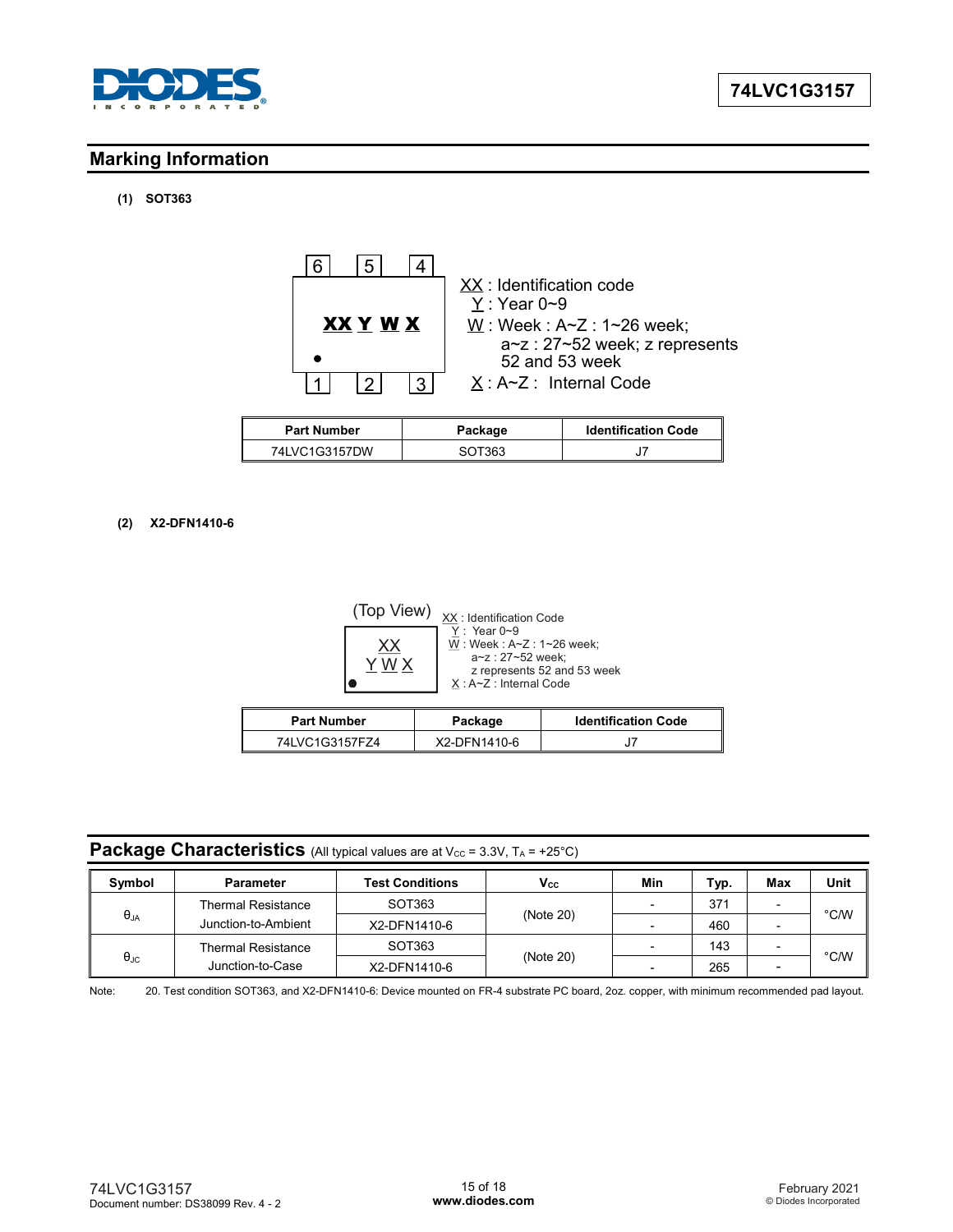

# **SOT363 Package Outline Dimensions and Suggested Pad Layout**

L

 $\circ$  f  $\rightarrow$   $\rightarrow$   $\rightarrow$   $\rightarrow$   $\rightarrow$ 

Please see http://www.diodes.com/package-outlines.html for the latest version.



e

A1

| <b>SOT363</b>          |           |      |            |  |
|------------------------|-----------|------|------------|--|
| Dim                    | Min       | Max  | <b>Typ</b> |  |
| A <sub>1</sub>         | 0.00      | 0.10 | 0.05       |  |
| A <sub>2</sub>         | 0.90      | 1.00 | 1.00       |  |
| b                      | 0.10      | 0.30 | 0.25       |  |
| C                      | 0.10      | 0.22 | 0.11       |  |
| D                      | 1.80      | 2.20 | 2.15       |  |
| Е                      | 2.00      | 2.20 | 2.10       |  |
| E <sub>1</sub>         | 1.15      | 1.35 | 1.30       |  |
| e                      | 0.650 BSC |      |            |  |
| F                      | 0.40      | 0.45 | 0.425      |  |
| L                      | 0.25      | 0.40 | 0.30       |  |
| a                      | 0°        | 8°   |            |  |
| Dimensions in mm<br>ΔI |           |      |            |  |



| <b>Dimensions</b> | Value<br>(in mm) |  |
|-------------------|------------------|--|
| C                 | 0.650            |  |
| G                 | 1.300            |  |
| x                 | 0.420            |  |
|                   | 0.600            |  |
| 74                | 2.500            |  |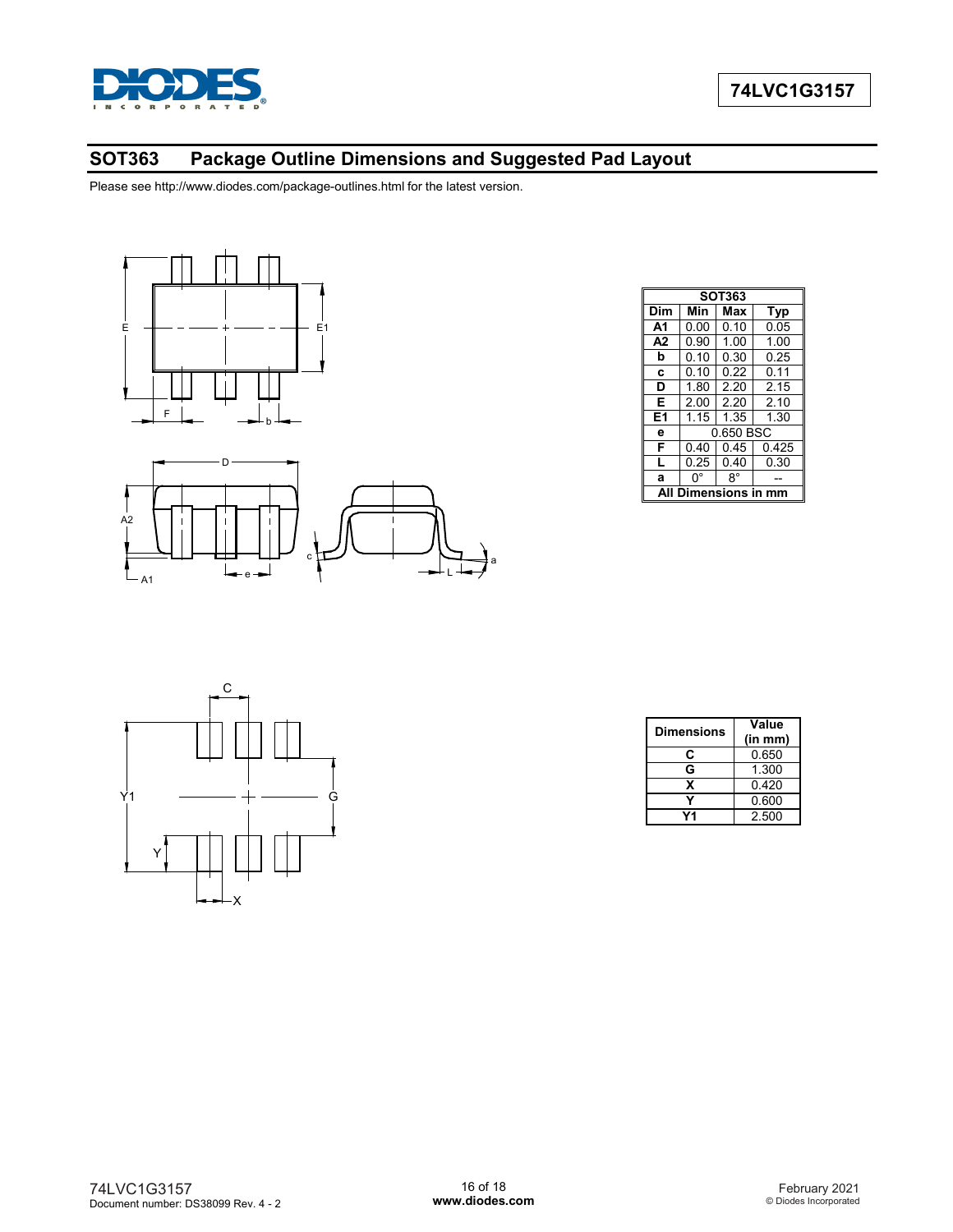

# **X2-DFN1410-6 Package Outline Dimensions and Suggested Pad Layout**

Please see http://www.diodes.com/package-outlines.html for the latest version.



| X2-DFN1410-6        |      |               |       |  |
|---------------------|------|---------------|-------|--|
| Dim                 | Min  | Max           | Typ   |  |
| A                   |      | 0.40          | 0.39  |  |
| A1                  | 0.00 | 0.05          | 0.02  |  |
| A <sub>3</sub>      |      |               | 0.13  |  |
| b                   | 0.15 | 0.25          | 0.20  |  |
| D                   | 1.35 | 1.45          | 1.40  |  |
| Е                   | 0.95 | 1.05          | 1.00  |  |
| e                   |      |               | 0.50  |  |
| L                   | 0.25 | 0.35          | 0.30  |  |
| z                   |      |               | 0.10  |  |
| Z <sub>1</sub>      |      | $0.045$ 0.105 | 0.075 |  |
| Dimensions in<br>mm |      |               |       |  |



| <b>Dimensions</b> | Value   |  |
|-------------------|---------|--|
|                   | (in mm) |  |
| C                 | 0.500   |  |
| G                 | 0.250   |  |
| x                 | 0.250   |  |
| <b>X1</b>         | 1.250   |  |
|                   | 0.525   |  |
| 74                | 1 250   |  |

# **Mechanical Data**

#### **SOT363**

- Moisture Sensitivity: Level 1 per J-STD-020
- Terminals: Finish Mate Tin Plated Leads, Solderable per MIL-STD-202, Method 208
- Weight: 0.0064 grams (Approximate)

#### **X2-DFN1410-6**

- Moisture Sensitivity: Level 1 per J-STD-020
- Terminals: Finish NiPdAu Nickel Palladium Gold, Solderable per MIL-STD-202, Method 208
- Weight: 0.002 grams (Approximate)